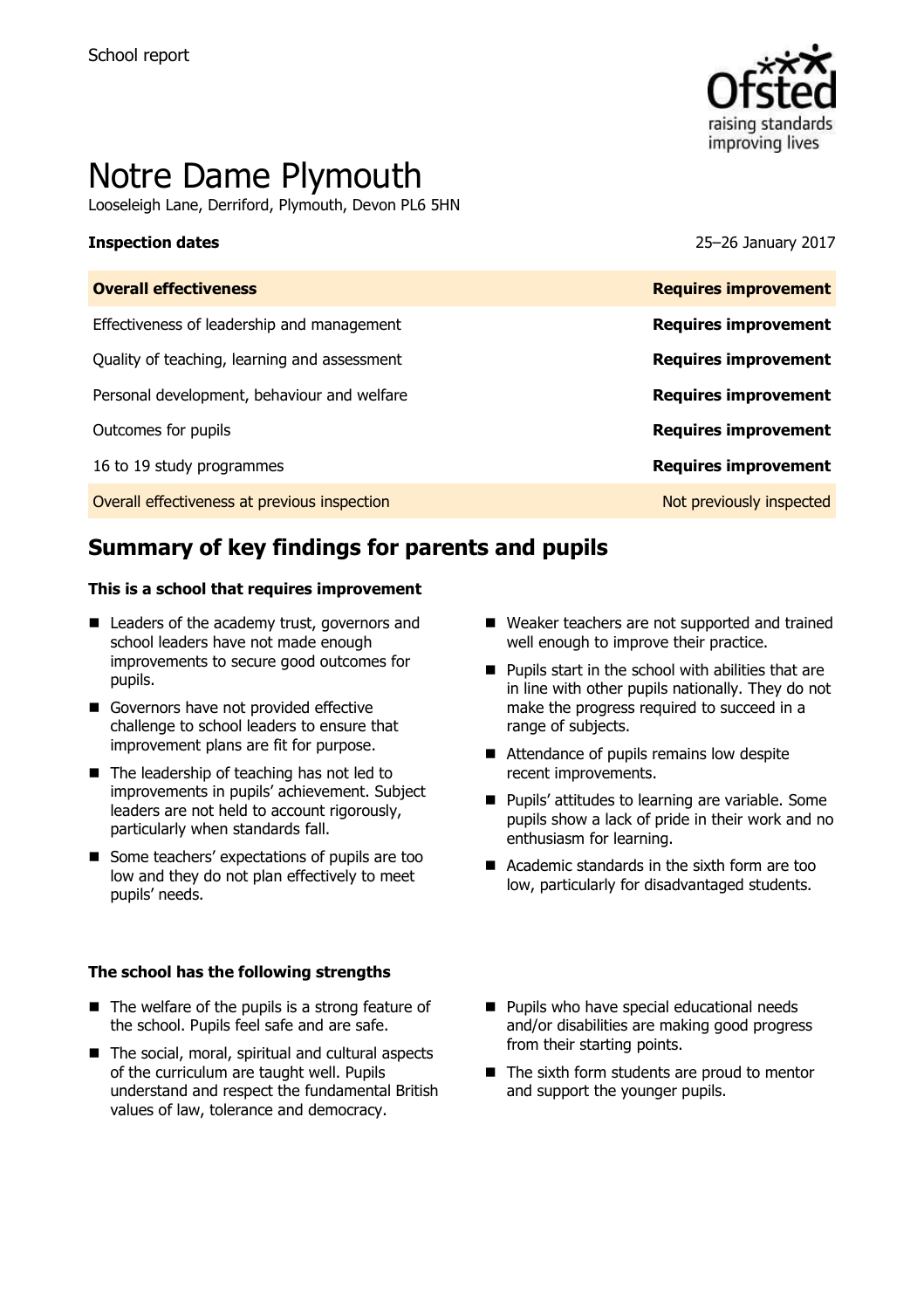

# **Full report**

### **What does the school need to do to improve further?**

- Improve the quality of leadership and raise pupils' achievement by ensuring that:
	- plans for improvement are sharply focused on key priorities, actions for improvement and evaluation of their impact
	- governors provide a greater degree of challenge to school leaders
	- middle leaders are held to greater account for the quality of teaching and the progress pupils make
	- the leadership and monitoring of teaching identifies and challenges underperformance and is linked closely to the progress pupils make
	- close monitoring and appropriate action enables underachieving disadvantaged students in the sixth form to catch up with their peers.
- $\blacksquare$  Improve the quality of teaching by ensuring that:
	- the training teachers receive is targeted carefully so that it has the most impact on pupils' progress
	- teachers have higher expectations of pupils' behaviour and attitudes to learning
	- teachers plan more effectively to meet pupils' needs.
- Improve behaviour by ensuring that action continues to be taken to increase attendance, particularly for those pupils who are persistently absent.

An external review of governance should be undertaken in order to assess how this aspect of leadership and management may be improved.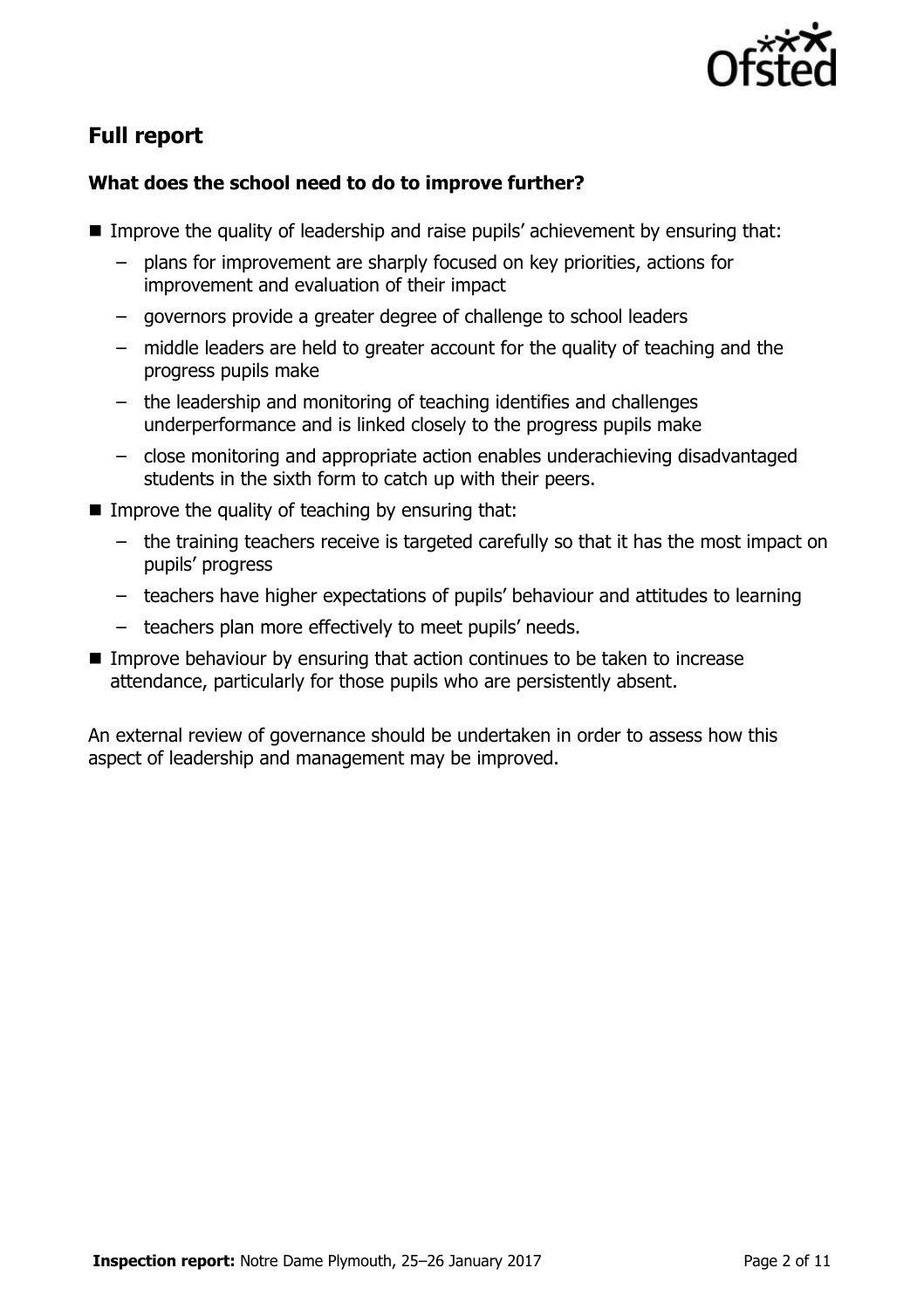

## **Inspection judgements**

### **Effectiveness of leadership and management Requires improvement**

- The academy trust has not acted quickly enough to ensure that the quality of leadership and governance of the school leads to good outcomes for pupils.
- School leaders have not been able to bring about the level of improvement necessary. The evaluation of teaching has been overgenerous. The link between teaching quality and pupils' outcomes has not been explicit enough, so pupils have not made as much progress as they should.
- The systems for managing the performance of teachers are not robust enough. Targets are linked to teachers' personal goals but do not focus precisely enough on developing the quality of teaching and raising pupils' outcomes.
- Subject leaders have not brought about enough improvement in pupils' knowledge, understanding and skills because their work is not monitored effectively. Subject leaders are not sufficiently held to account when teaching is poor. As a result, pupils are not making rapid progress.
- The curriculum is broad and balanced. Leaders have evaluated the needs of pupils with regard to the curriculum and the choices it offers, especially in key stages 4 and 5.
- The range of extra-curricular activities supports pupils to live a healthy lifestyle adequately. The choices vary between sports, activities that develop spirituality and a range of other clubs. Over half the school population attends at least one club. Disadvantaged pupils attend in similar proportions.
- The careers education and quidance programme that begins in Year 7 and continues through to Year 13 is comprehensive. It provides effective instruction that prepares pupils well for their next steps. All pupils, in 2016, moved on to sustained education, employment or training.
- The school undertook a review of the use of pupil premium funding in the autumn term of 2016. It is too soon to comment on the impact of the implemented recommendations. While the most able disadvantaged pupils are achieving as well as others nationally, lower-ability pupils and those who are absent more often do not achieve well.
- The special educational needs coordinator's leadership is very good. Processes are secure and up to date. The funding is spent well on the training of teaching assistants, for example, resulting in a positive impact on pupils' current progress.
- The funding for Year 7 literacy and numeracy catch-up is used successfully. Pupils are able to cope with the demands of the key stage 3 learning in a relatively short space of time.
- The spiritual, moral, social and cultural curriculum is at the heart of the school's ethos. Messages and instruction come through carefully-planned teaching of personal, social, health and economic education as well as religious education. As a result, pupils develop self-confidence and self-respect as they move up through the school.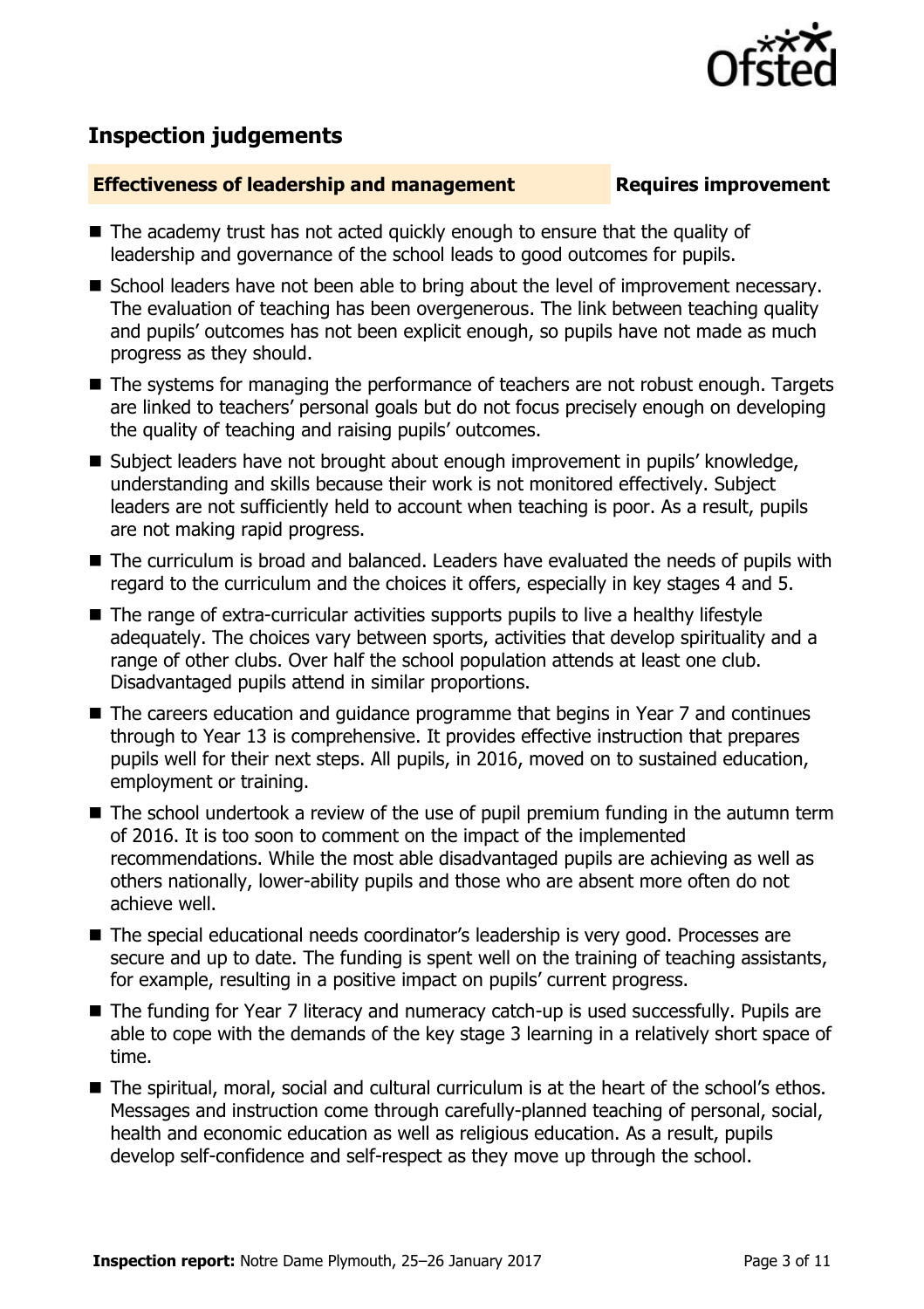

### **Governance of the school**

- Governors are not involved strategically in the planning for improvements. They ask questions of the leadership team but these are not sufficiently challenging and have failed to have an impact on improving standards. Governors are supportive of the school and keen to do well. For this reason, it is recommended that a review take place to help them understand their role and its demands so that they can become more efficient.
- Governors are insufficiently exacting in target-setting for staff and pay awards. The system is not used to challenge and develop good or better teaching.

### **Safeguarding**

- The arrangements for safeguarding are effective.
- Leadership of safeguarding is of a very high standard. School leaders have created a culture where assessing risk and taking action to prevent it is the norm. The personal safety and well-being of pupils are secure. The checks undertaken on staff and visitors, and for recruitment purposes, are stringent. Secure processes are in place for monitoring and recording any safeguarding concerns. Staff are trained in how to keep pupils safe from abuse, sexual exploitation, radicalisation and extremism. Staff work sensitively with parents and external agencies to monitor and support the many vulnerable pupils within the school.

### **Quality of teaching, learning and assessment Requires improvement**

- The quality of teaching varies across the school. Evaluation of its impact on learning is not robust. Some practices and policies are not followed consistently by all staff, so pupils' experiences are mixed. This variability in practice shows in their work, which is often untidy and incomplete.
- Leaders at senior and subject level do not have high enough expectations of pupils. Consequently, the standard of pupils' work is not high enough in some subjects.
- Teachers do not plan activities that meet the full range of pupils' needs. As a result, achievement is too often below an acceptable standard.
- The teaching of English is a strength. However, literacy skills are not promoted in the wider curriculum and no attempt is made to check or improve pupils' writing in these subjects.
- The teaching of mathematics has been reviewed following the poor results in 2016. Some actions to improve teaching and learning in the subject are having a positive impact on the attainment of the most able. However, other pupils spoke of finding mathematics too easy and not feeling stretched in their problem-solving and reasoning.
- The assessment of pupils' learning is undertaken systematically. Extra support is put in place where required as a result, but this does not always help pupils to make the progress they are capable of.
- Where teaching is engaging and has been planned thoughtfully, pupils are responsive and doing well because teaching activities deepen their thinking. Inspectors observed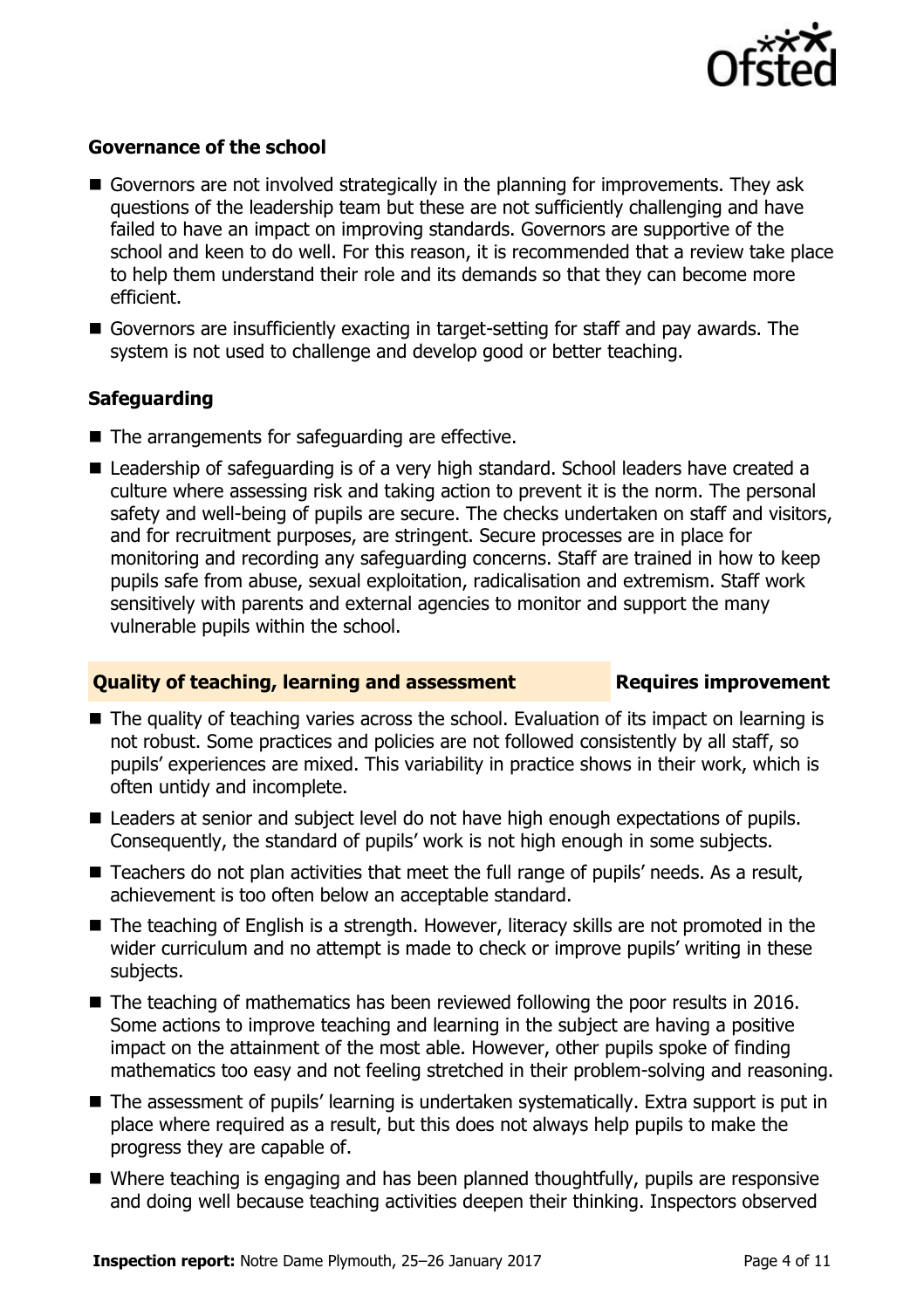

this in practical subjects such as information technology and music.

**Pupils' reading is fluent. It is tracked and monitored within the English department and** pupils read a wide variety of texts in different genres. Reading is not developed as well in other subjects.

### **Personal development, behaviour and welfare Fig. 2.1 Requires improvement**

### **Personal development and welfare**

- The school's work to promote pupils' personal development and welfare is good.
- $\blacksquare$  The majority of the school community has a positive attitude about caring for one another. Sixth-form students concern themselves with the welfare of the younger pupils and a 'buddy' system allows issues to be resolved with a minimum of fuss.
- The emotional welfare of the pupils is a high priority within the school. Pupils are respectful towards each other and also share good relationships with staff.
- **Pupils are tolerant of each other and understand that diversity and differences are** interesting. They are encouraged to learn about other faiths and they show a mature response.
- **Pupils are taught skilfully about personal and internet safety, as well as staying safe** when faced with different potential hazards such as water, fire and roads.
- The nurturing of pupils who have special educational needs and/or disabilities is highly effective. There are effective transition arrangements that allow pupils to come into school more often at the end of Year 6 so that routines can be established prior to the September start. As a result, pupils have a greater understanding of the layout of the school and the personnel with whom they will be working. This makes for a seamless change and learning can begin immediately.
- **Prospective Year 6 pupils are provided with an internet chat room during the summer** holidays where they can communicate any worries and questions. Staff respond to these on a regular basis and pupils are more confident on arrival as a result.

### **Behaviour**

- The behaviour of pupils requires improvement.
- **Pupils do not show an intellectual curiosity or pride in their work, so improvement is** slow. They are disengaged sometimes and lack enthusiasm for what is being taught.
- **Pupils are not provided with enough activities that develop a more enquiring mind and** therefore their learning does not progress as rapidly as it could.
- School leaders overhauled the systems for managing behaviour in 2016 and there have been improvements in pupil conduct. There is very little low-level disruption in learning.
- Attendance has been too low and persistent absence too high in past years. Leaders did not take action quickly enough to resolve this. However, since September 2016, staff have taken more decisive and determined action to engage with parents and pupils to correct this situation. As a result, attendance is improving but it is not good enough yet.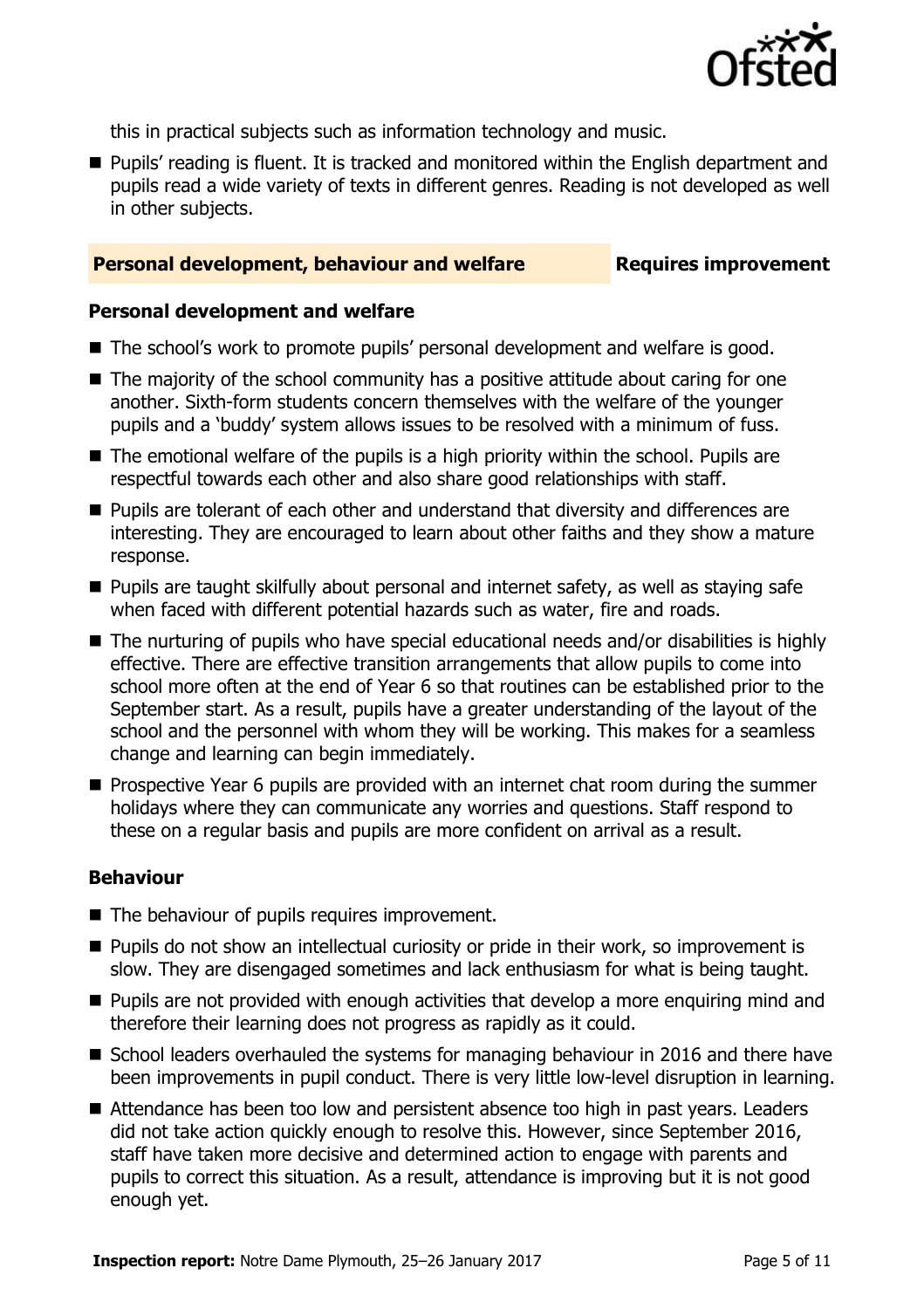

- Disadvantaged pupils have been given a transport allowance and this has increased their attendance at school with most attending every day.
- There are a few pupils who attend alternative provision for health reasons and their attendance is good at these establishments. They are looked after well by staff.

### **Outcomes for pupils Requires improvement**

- $\blacksquare$  The progress of pupils from their different starting points shows a mixed picture because the systems for analysing the information about pupils' achievement are not used in a consistent way by all subject leaders. It is also because the information is not evaluated effectively enough. Despite some teachers entering assessment data that shows no improvement over time, subject leaders have failed to react to this and make the necessary enquiries and adjustments.
- The link between good teaching, positive attitudes to learning and successful outcomes has not been made by some leaders and subject leaders. Pupils' progress is, consequently, slow or difficult to assess. This has a greater impact on lower-ability pupils when activities are not planned skilfully with precise intervention and support.
- The majority of pupils in each year group are in the middle ability range. Teachers' expectations are not high enough for them and this has had a negative impact on their outcomes, particularly in mathematics and science.
- Although pupils move on to sustained education, employment or training, some pupils who underachieve are not able to access the wider range of options that reflect their true potential. This is because leaders and teachers have not ensured that pupils make strong progress to achieve the standards they are capable of.
- The progress of the most able disadvantaged pupils is improving and they are achieving in line with others nationally. Absence continues to have a negative impact on some disadvantaged pupils, particularly the most vulnerable. Progress is slow for them despite the school introducing ways to catch up, such as emailing work home and lunch clubs. This reflects the inconsistent monitoring that has taken place at subject level.
- Achievement in English and humanities is strong regardless of the starting points of pupils. The good teaching and consistent use of assessment informs teachers' practice so that they can support pupils to move forward with their learning.
- Pupils who have special educational needs and/or disabilities currently on roll are showing good progress from their different starting points. The high level of need of these pupils is understood and supported well by skilful teaching assistants.
- $\blacksquare$  The few pupils who attend alternative provision for health reasons are making adequate progress.

### **16 to 19 study programmes Requires improvement**

School performance information, based on regular assessment, shows that Year 13 students are not achieving well. They are not on track to achieve their targets because they are not making the rapid progress required.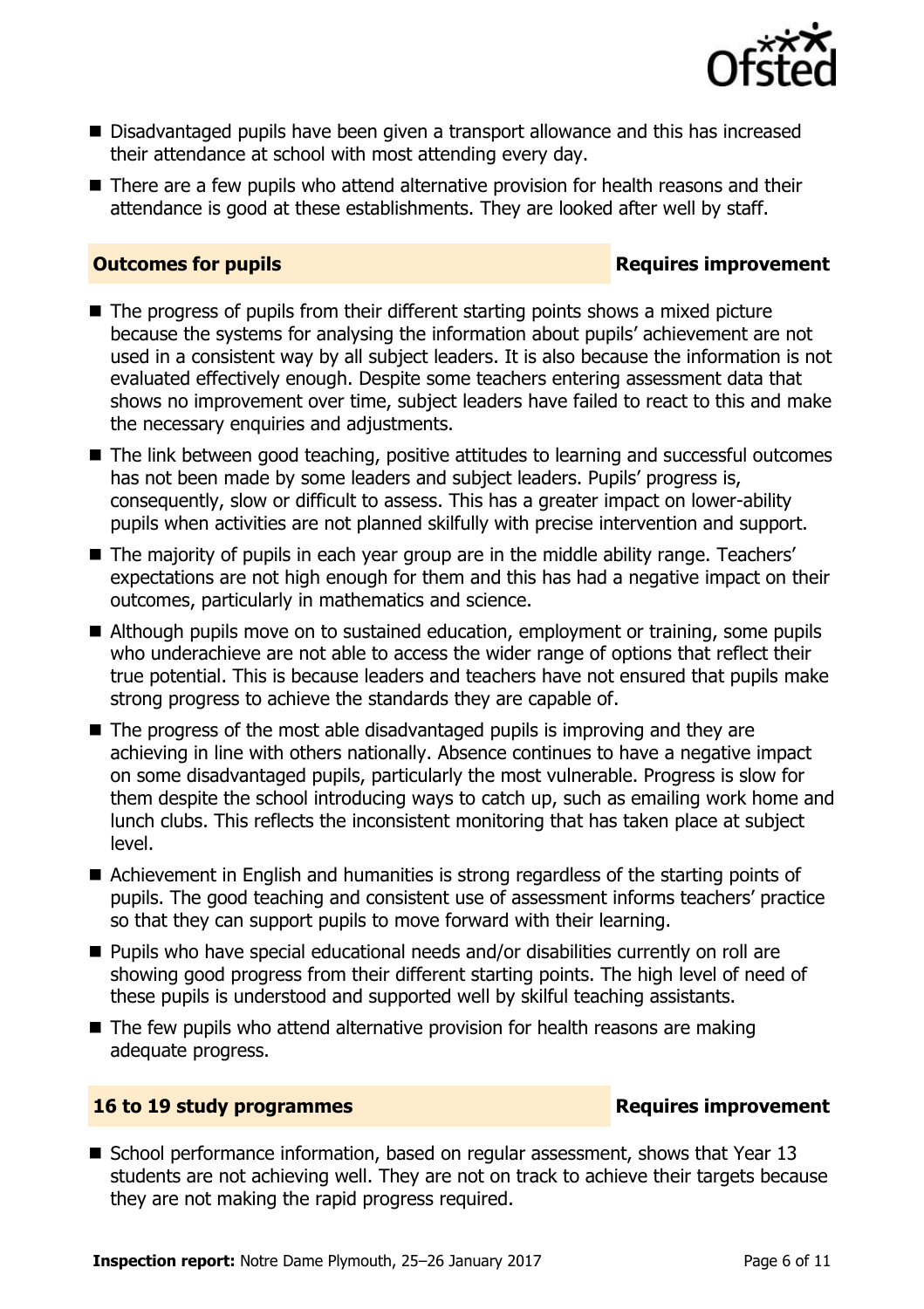

- The number of disadvantaged students in the sixth form is comparatively low. Some of these pupils are not adequately supported in the subjects they choose to study. The progress of disadvantaged students, in most cases, is therefore slower than that of other students.
- Teaching does not sufficiently help or challenge students towards substantial and sustained progress, although teachers are committed and have good subject knowledge.
- The provision and teaching for retaking English and mathematics has not been good and results have been weak. The new head of sixth form is aware of this and is beginning to make appropriate changes to the teaching.
- The head of sixth form recognises the changes that need to take place throughout the sixth form and has implemented many of them already. It is too soon to see the impact of these measures.
- The school works collaboratively with four other schools in the city to broaden the curriculum offered and provide other opportunities to students. This arrangement is helping to ensure that students are better prepared for life in modern Britain and providing them with the best options for future careers.
- The more rigorous entry demands for current Year 12 students are showing better outcomes. This indicates that students are following courses that better suit their aptitude for learning and satisfy their career expectations.
- **Pupils achieve well in vocational subjects and have done so over time. Pupils have not** achieved as well in academic subjects because entry requirements have not ensured that all students are well suited to these courses.
- Students on vocational courses have a work placement for one day a week which complements their studies and provides effective practical experience for them in a professional setting.
- As in the rest of the school, the personal development and welfare of the students are good. Senior students are elected to lead on study habits, spirituality and social support within the sixth form. The post is held from February onwards for 12 months and it is regarded as a prestigious accomplishment. Students gain valuable leadership experience, dependent on their personal attributes, which prepares them better for life after school.
- The strength of the spiritual, moral, social and cultural curriculum enhances the wellbeing of the students who understand the fundamental British values of democracy and equality.
- Sixth-form students enjoy being part of the whole-school community. They seek out ways to inspire younger pupils and value the many opportunities that this provides, whether in sport, faith, charitable work, entertainment or study.
- Attendance in the sixth form is good because there are secure procedures in place throughout the partnership of schools to monitor it and intervene where necessary.
- The retention rate for students is high. Students are guided well and want to stay on and succeed.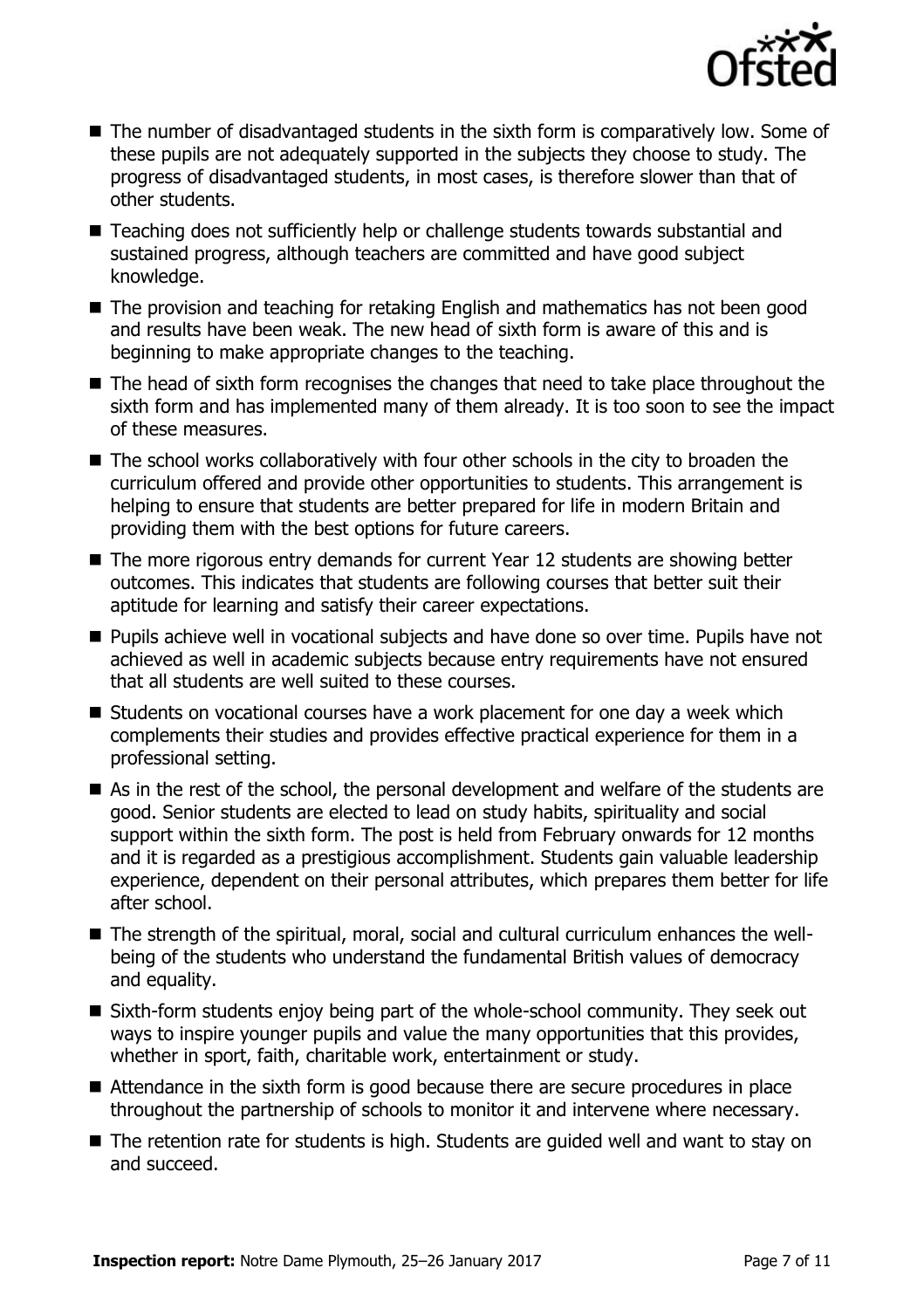

# **School details**

| Unique reference number | 140737   |
|-------------------------|----------|
| Local authority         | Plymouth |
| Inspection number       | 10024947 |

This inspection was carried out under section 8 of the Education Act 2005. The inspection was also deemed a section 5 inspection under the same Act.

| Type of school                                           | Secondary comprehensive  |
|----------------------------------------------------------|--------------------------|
| School category                                          | Academy converter        |
| Age range of pupils                                      | 11 to 18                 |
| Gender of pupils                                         | Girls                    |
| Gender of pupils in 16 to 19 study<br>programmes         | Mixed                    |
| Number of pupils on the school roll                      | 735                      |
| Of which, number on roll in 16 to 19<br>study programmes | 178                      |
| Appropriate authority                                    | Academy trust            |
| <b>Chair</b>                                             | Graham Johnson           |
| <b>Headteacher</b>                                       | Kate White               |
| Telephone number                                         | 01752 775101             |
| Website                                                  | www.ndonline.org         |
| <b>Email address</b>                                     | info@ndonline.org        |
| Date of previous inspection                              | Not previously inspected |

### **Information about this school**

- Notre Dame Plymouth is smaller than the average-sized secondary school and is part of Plymouth CAST. The Trust was formed in April 2014. The work of the Trust is overseen by a board of directors. The Trust is responsible for one nursery, one first school, 32 primary schools and two secondary schools across seven local authorities in the South West region.
- The school joined the Trust and became an academy on 1 April 2014. When its predecessor school, Notre Dame RC School, was last inspected by Ofsted, it was judged to be good overall.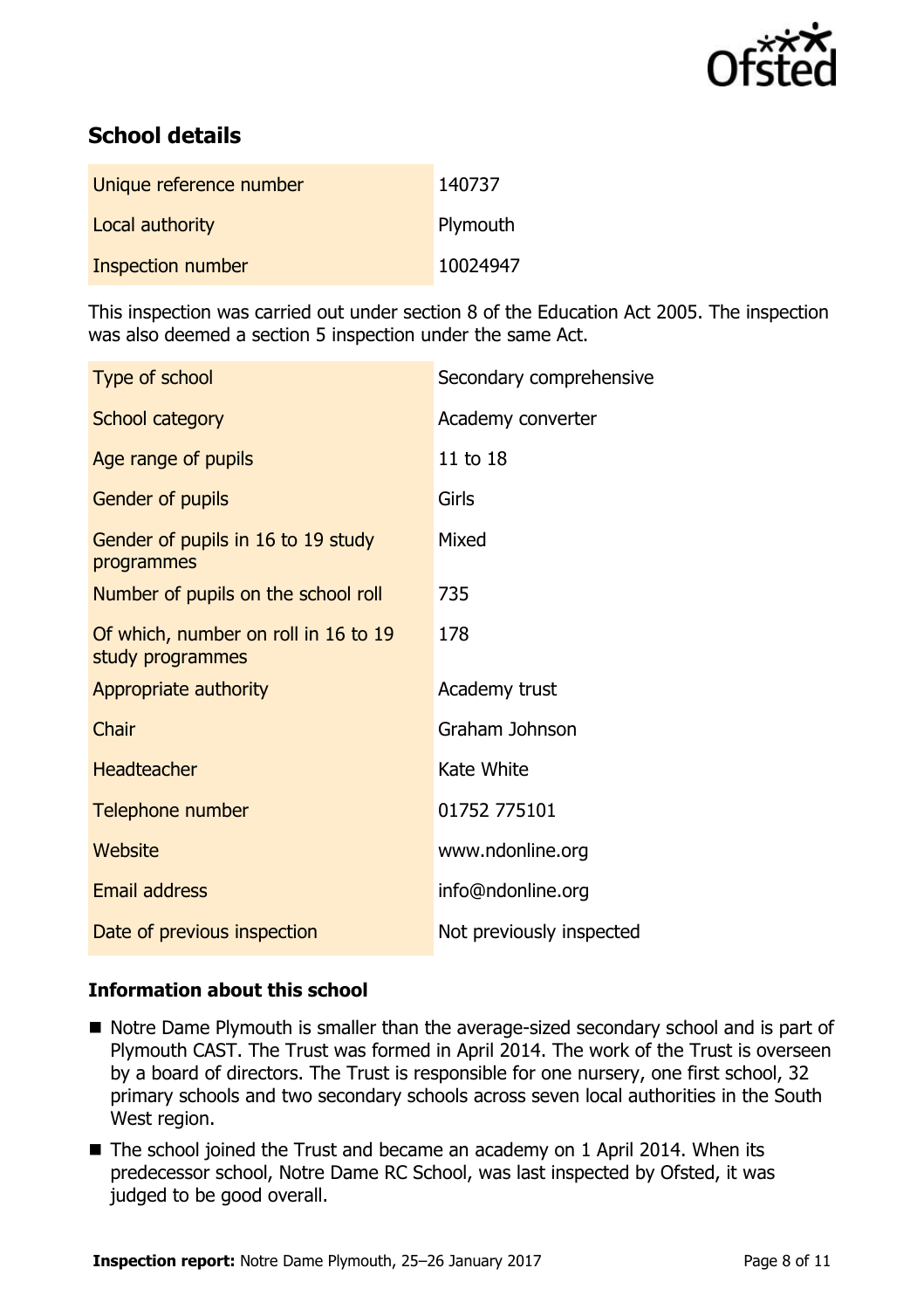

- The school does not meet requirements on the publication of information about contacts for enquiries, destinations of students older than 18, the spending of Year 7 catch-up funding to support literacy and numeracy, the review of the special educational needs report, the protected characteristics within the equalities and diversity policy and an annual report on governance on its website.
- The school complies with Department for Education guidance on what academies should publish.
- The proportion of pupils supported by the pupil premium funding is below the national average.
- The proportion of pupils who have special educational needs and/or disabilities with an education, health and care plan is above the national average.
- The school meets the current government floor standards that sets the minimum expectation for pupils' progress and attainment by the end of Year 11.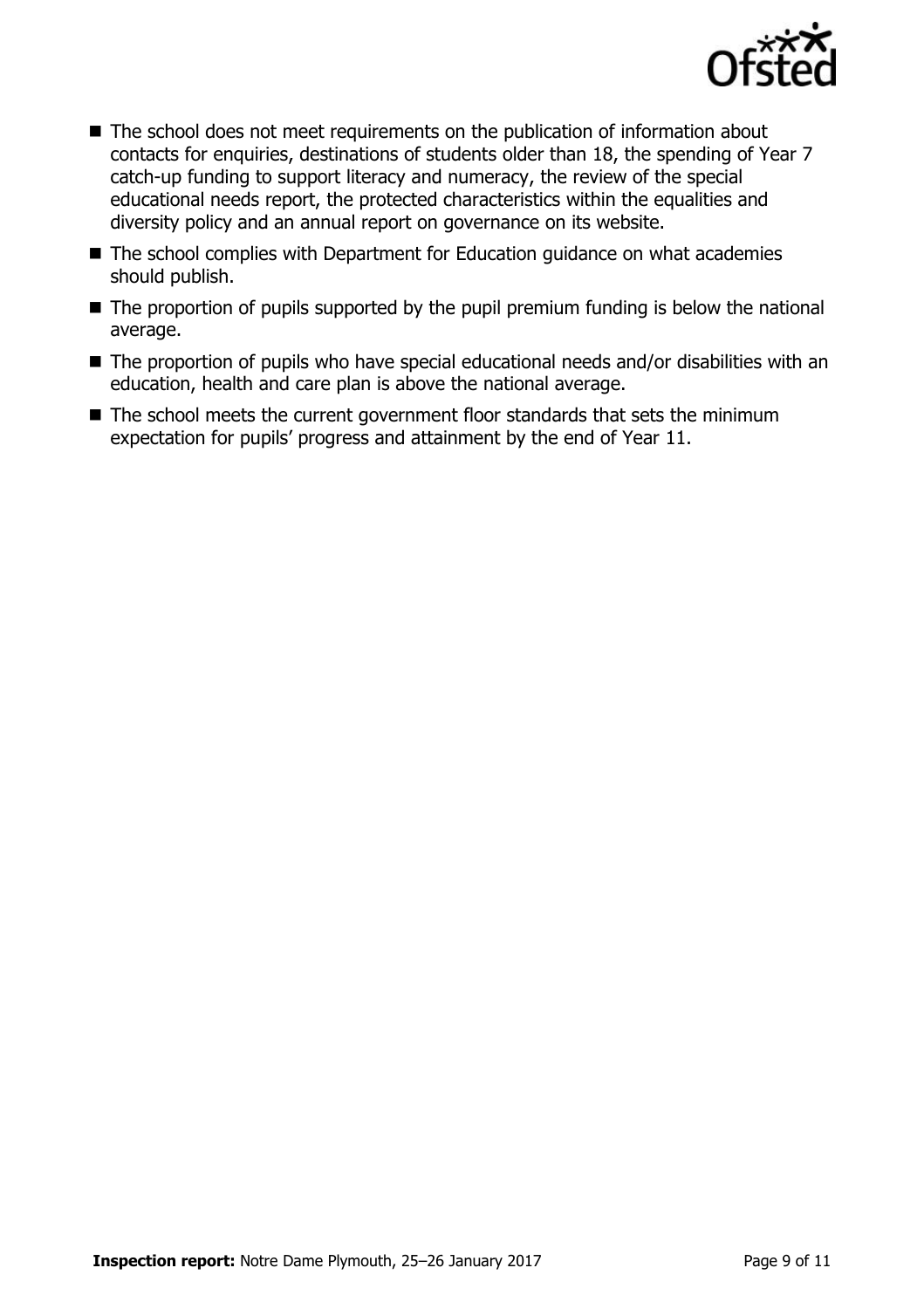

# **Information about this inspection**

- **Inspectors visited lessons, many jointly with senior leaders.**
- A wide sample of pupils' work, from all year groups and a range of subjects, was scrutinised.
- **Inspectors talked with groups of pupils from key stages 3, 4 and 5, as well as with** pupils informally across the site.
- $\blacksquare$  Meetings were held with the headteacher, senior and middle leaders and members of the governing body and the area adviser for the trust.
- **Information and other documentary evidence were evaluated including that relating to** safeguarding, assessment, school evaluation and external reviews.
- Inspectors took account of 154 responses to and 35 comments in the online Parent View survey, the parental survey undertaken by the school; 35 responses to the pupil online survey; and 58 responses to the staff online survey.

### **Inspection team**

| Her Majesty's Inspector |
|-------------------------|
| Ofsted Inspector        |
| Her Majesty's Inspector |
| Her Majesty's Inspector |
| Ofsted Inspector        |
|                         |